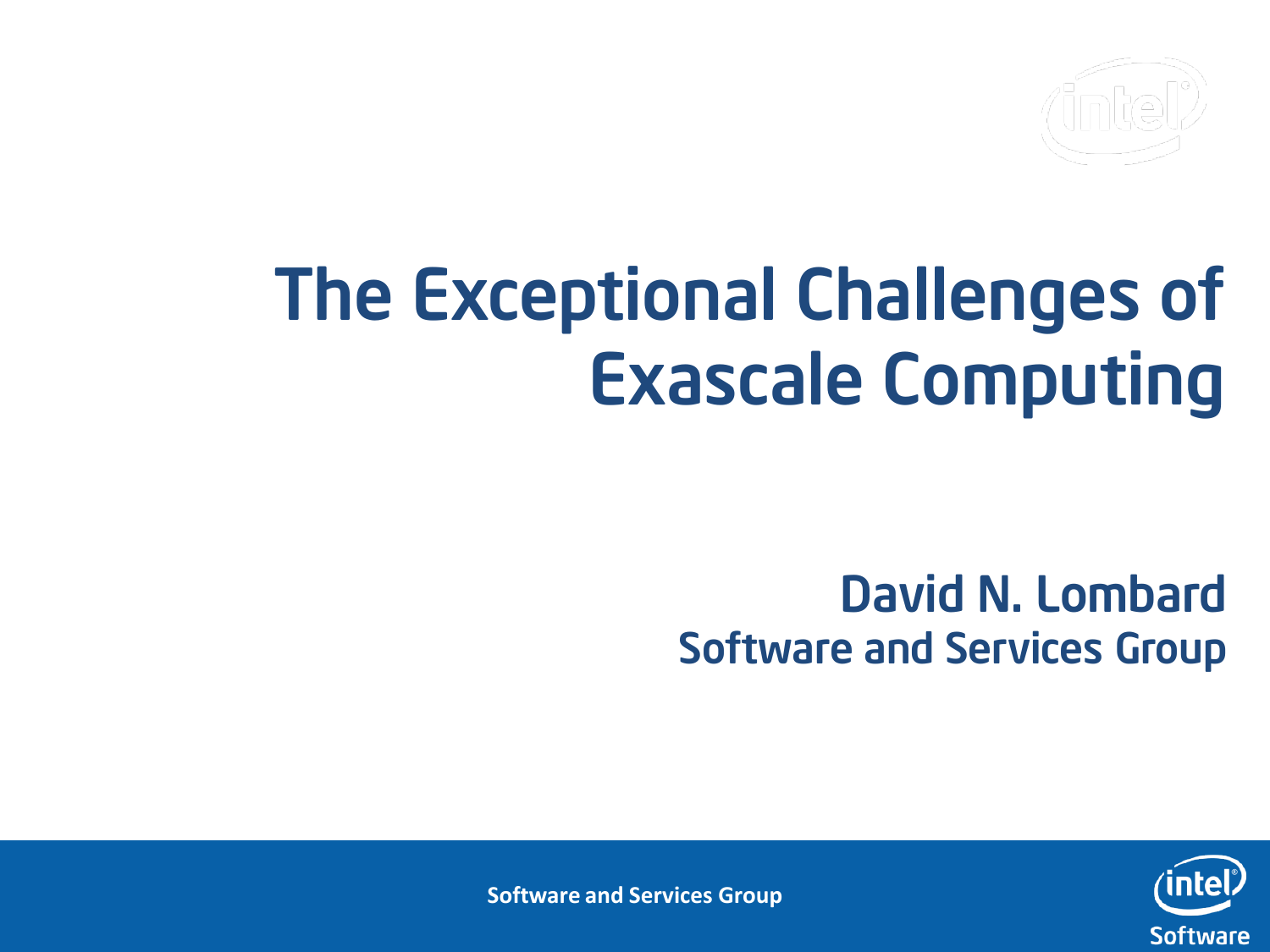## Agenda

- Activities and investments in exascale
- Key challenges for achieving exascale
- Thoughts on the co-design process
- Working with the community

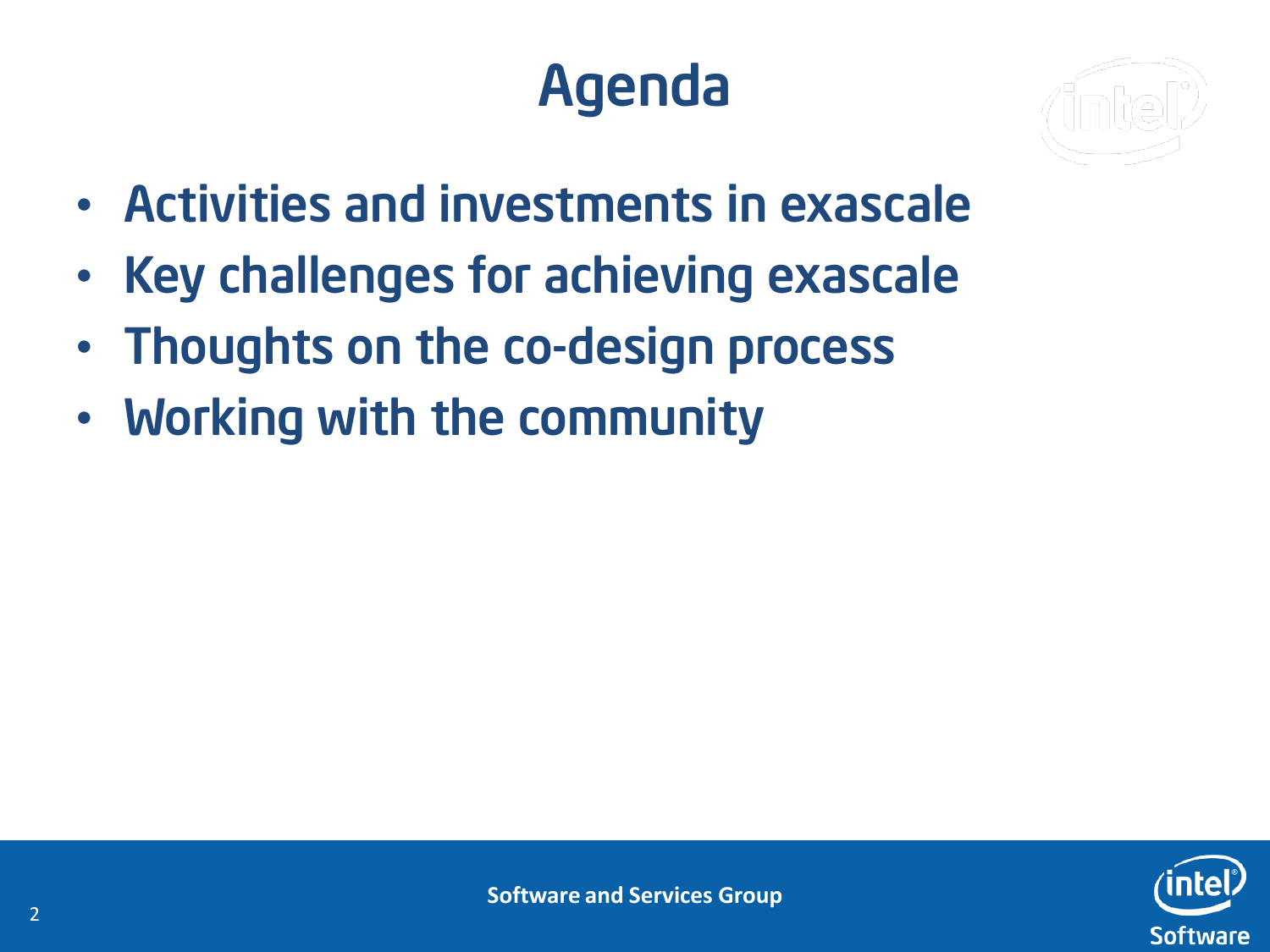## Activities and Investments

- Intel Labs Europe
	- Exascale Computing Research Center
	- ExaCluster Laboratory
	- ExaScience Lab
- Universal Parallel Computing Research Center (UPCRC)
	- *Client focus…*
- Ubiquitous High Performance Computing (UHPC)
- Single-Chip Cloud Computer (SCC)

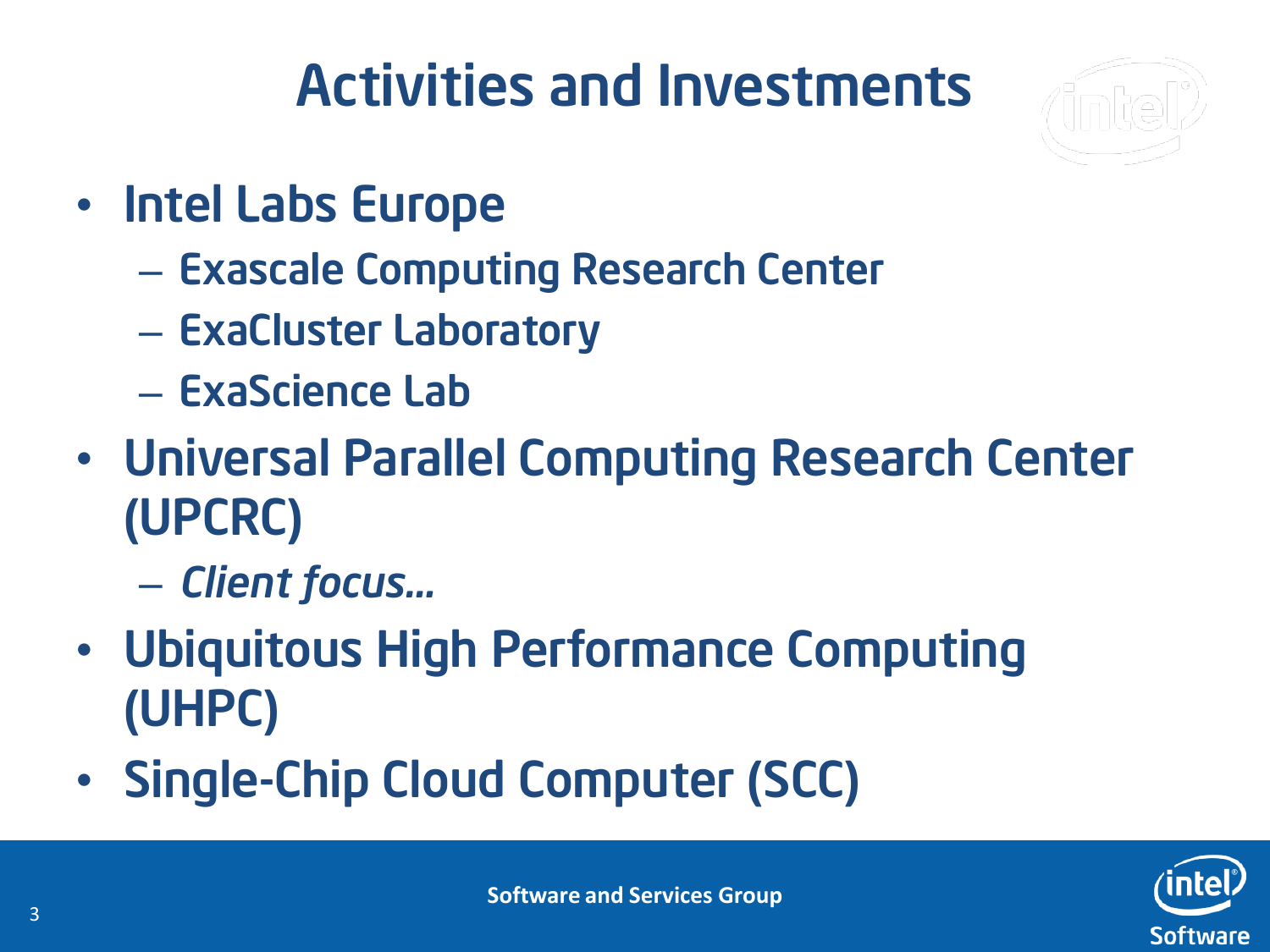## Investments – Intel Labs Europe

#### Exascale Computing Research Center, Paris

- Participants
	- Intel
	- CEA
	- GENCI
	- Université de Versailles Saint-Quentin-en-Yvelines
- Research Agenda
	- Programming models
	- Performance optimization and analysis
	- Application tuning and optimization

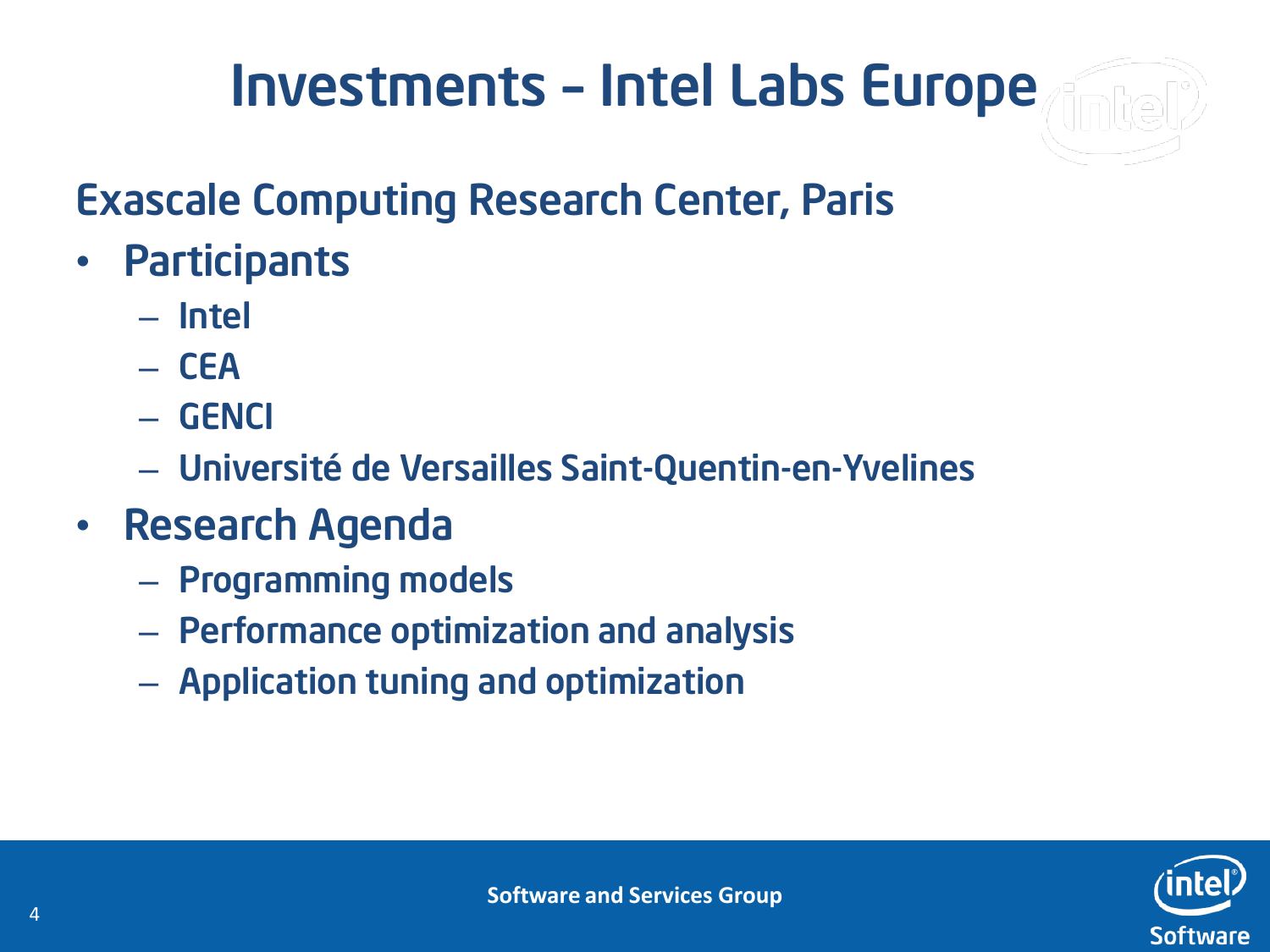#### Investments – Intel Labs Europe

#### ExaCluster Laboratory, Jülich

- Participants
	- Intel
	- Forschungszentrum Jülich
	- ParTec
- Research Agenda
	- System management
	- Software tools
	- Simulation

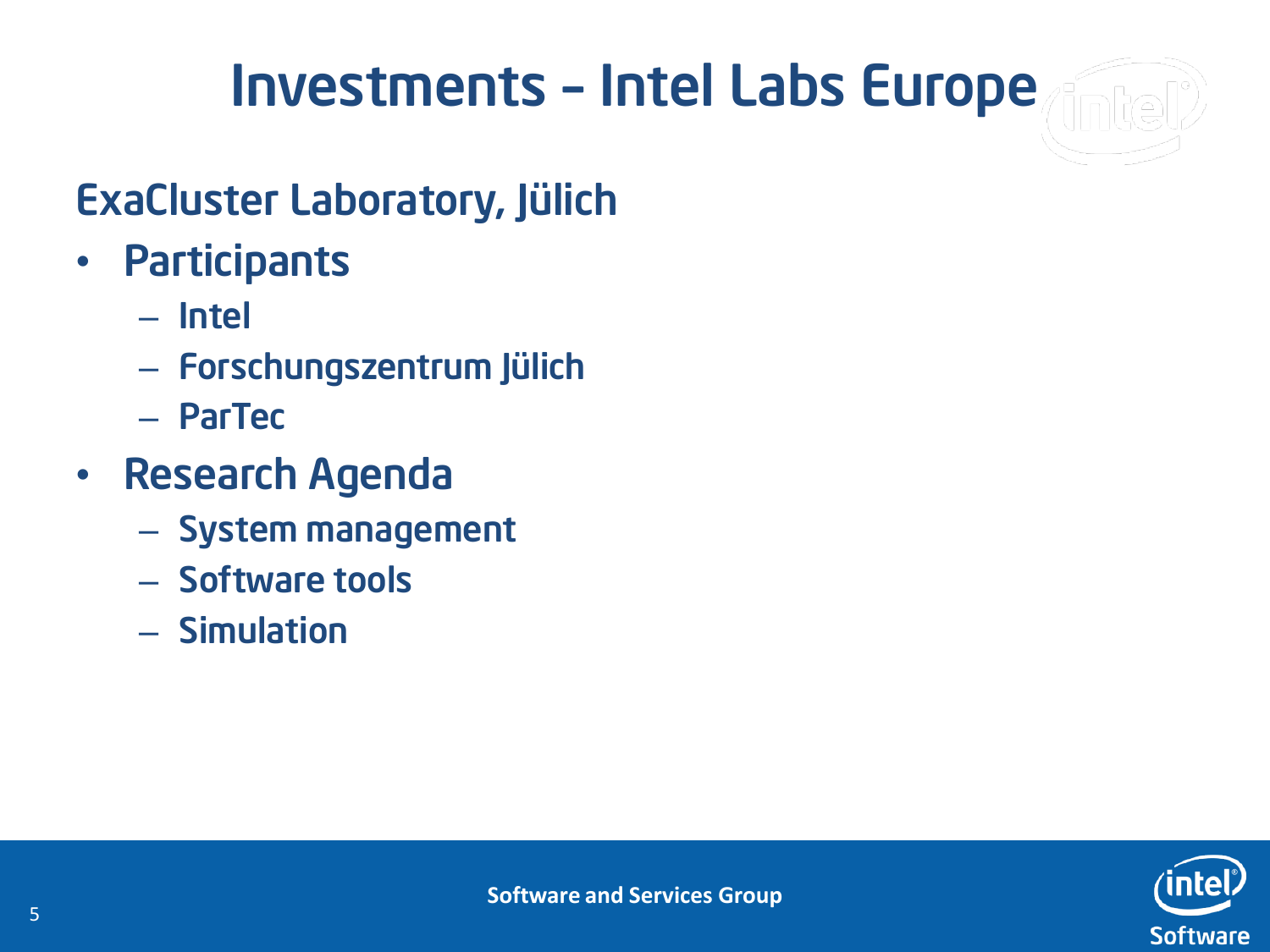### Investments – Intel Labs Europe

#### ExaScience Lab, Leuven

- Participants
	- Intel
	- Imec
	- U. Antwerp, Ghent U., Hasselt U., Katholieke U. Leuven, Vrije U. Brussel
- Research Agenda
	- Space weather application
	- Programming models
	- Power and reliability

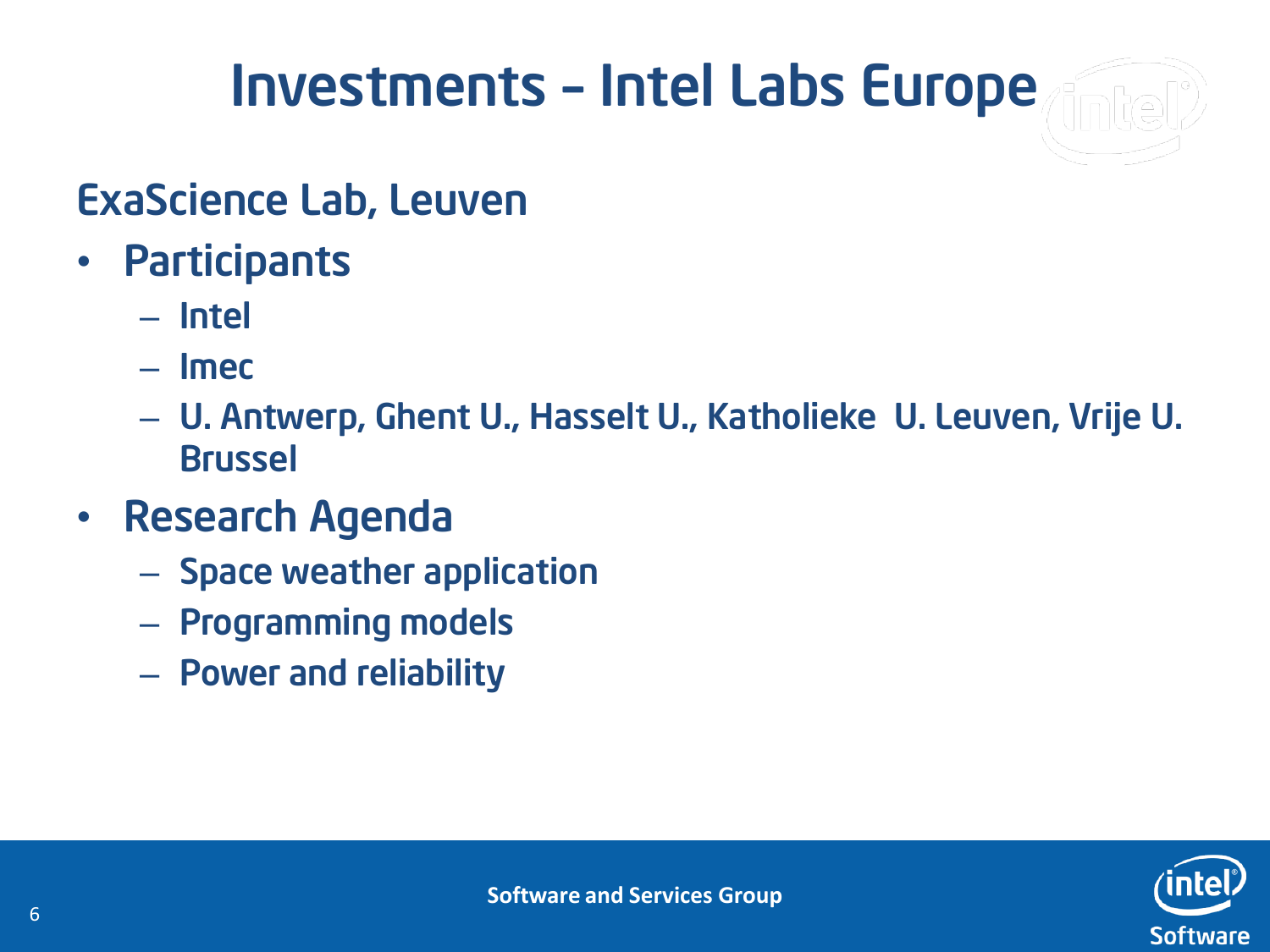#### Investments – UPCRC

#### Universal Parallel Computing Research Center

- Participants
	- Intel
	- Microsoft
	- UCB
	- UIUC
- Research Agenda (relevant subset)
	- Deterministic languages
	- Scalable many core operations systems
	- Parallel correctness
	- Autotuners for linear algebra
	- Parallel patterns and frameworks

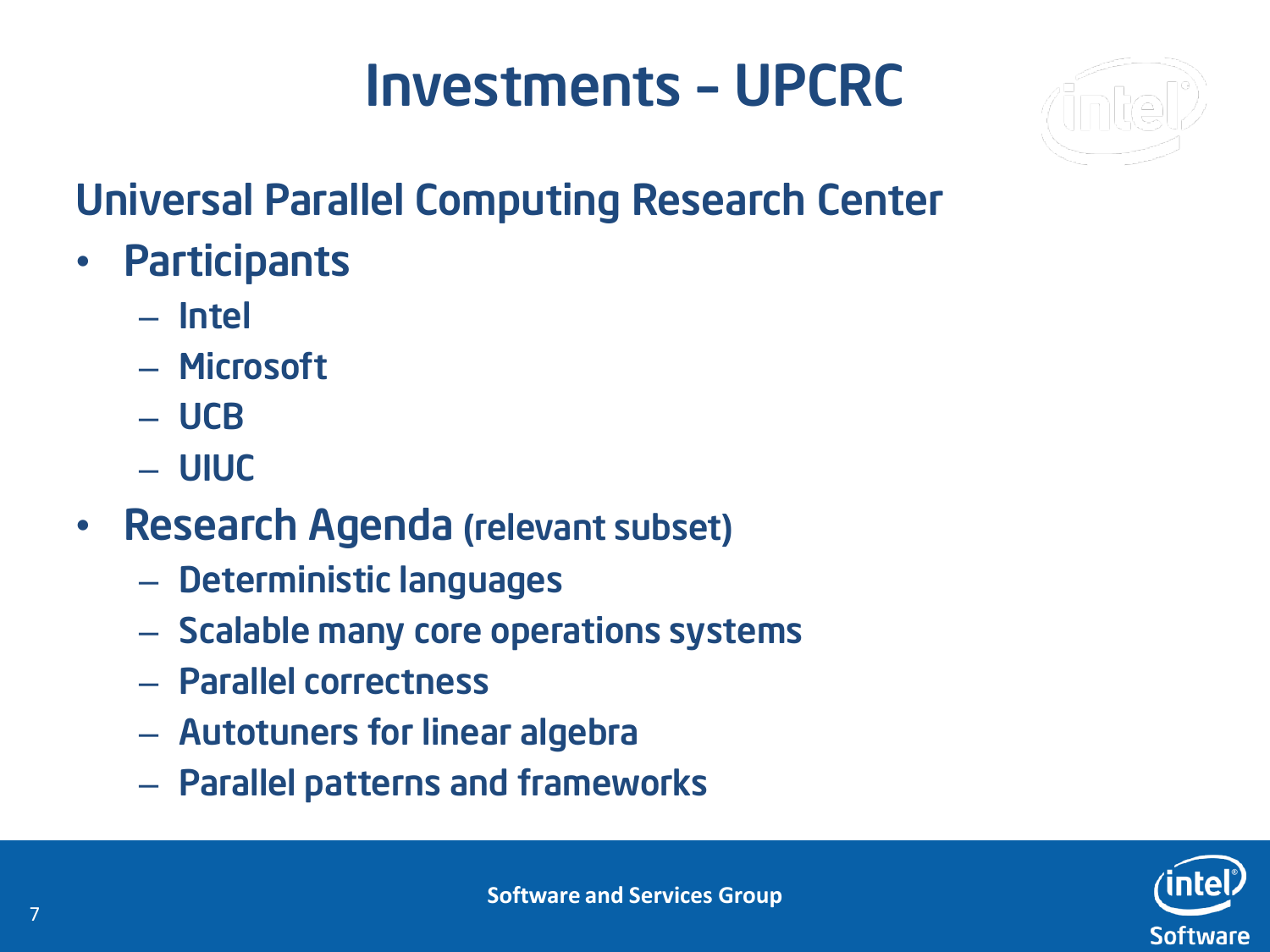## Investments – SCC

- 24 dual-core tiles
- 6x4 mesh interconnect
- No cache-coherence between cores
- **Message passing buffer**
- Software-controlled frequency & voltage
- Choice of Linux or a few different research OSs.
- More than a cluster on a chip … includes noncoherent memory



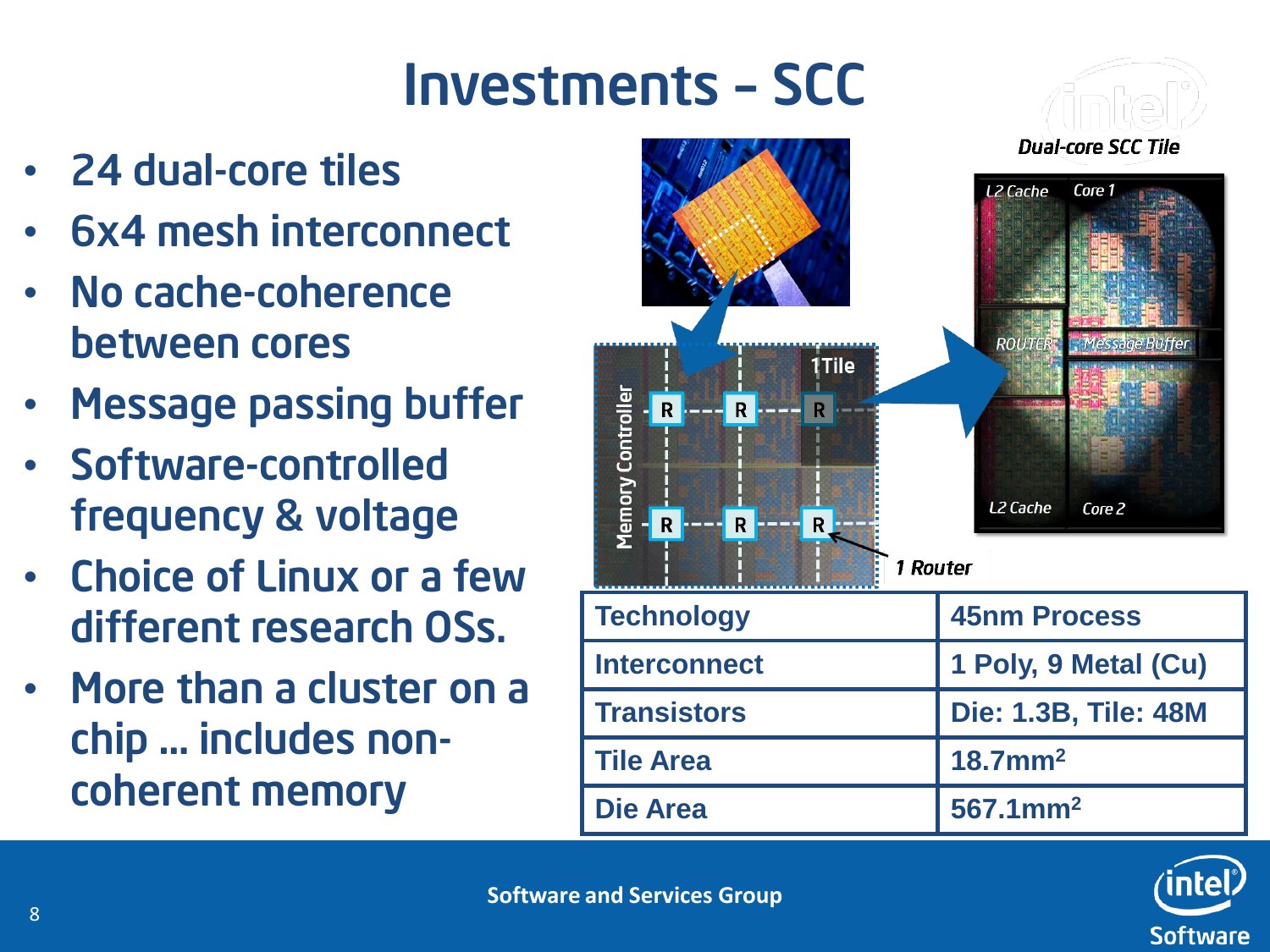#### **The Path Forward**

#### Research Needed to Achieve Exascale Performance

- Extreme voltage scaling to reduce core power
- More parallelism 10x 100x to achieve speed
- Re-architecting DRAM to reduce memory power
- New interconnect lower power and distance
- NVM to reduce disk power and accesses
- Resilient design to manage unreliable transistors
- New programming tools for extreme parallelism
- Applications built for extreme parallelism



 $12$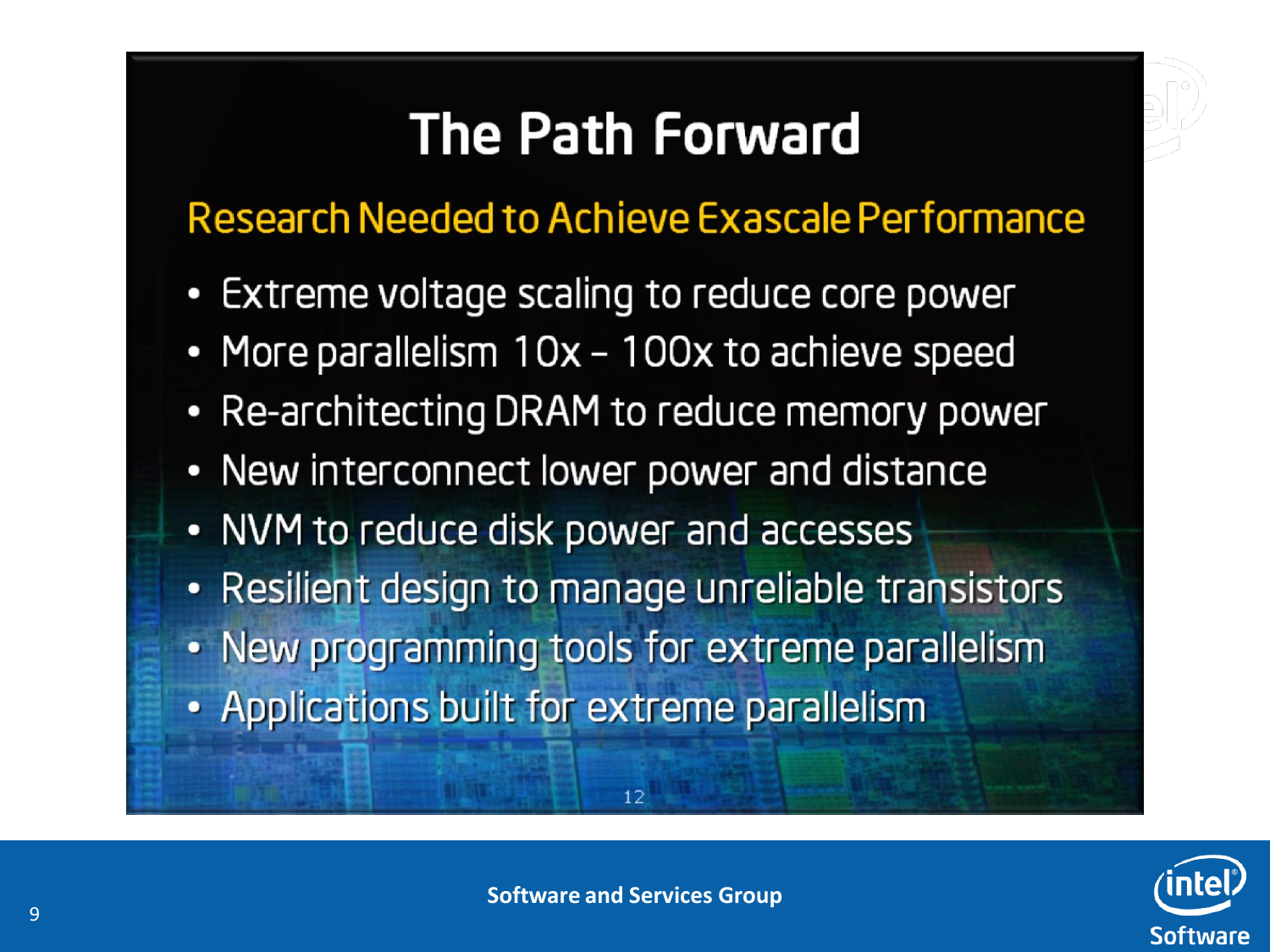## Co-design is Essential



**Software and Services Group**

**Software**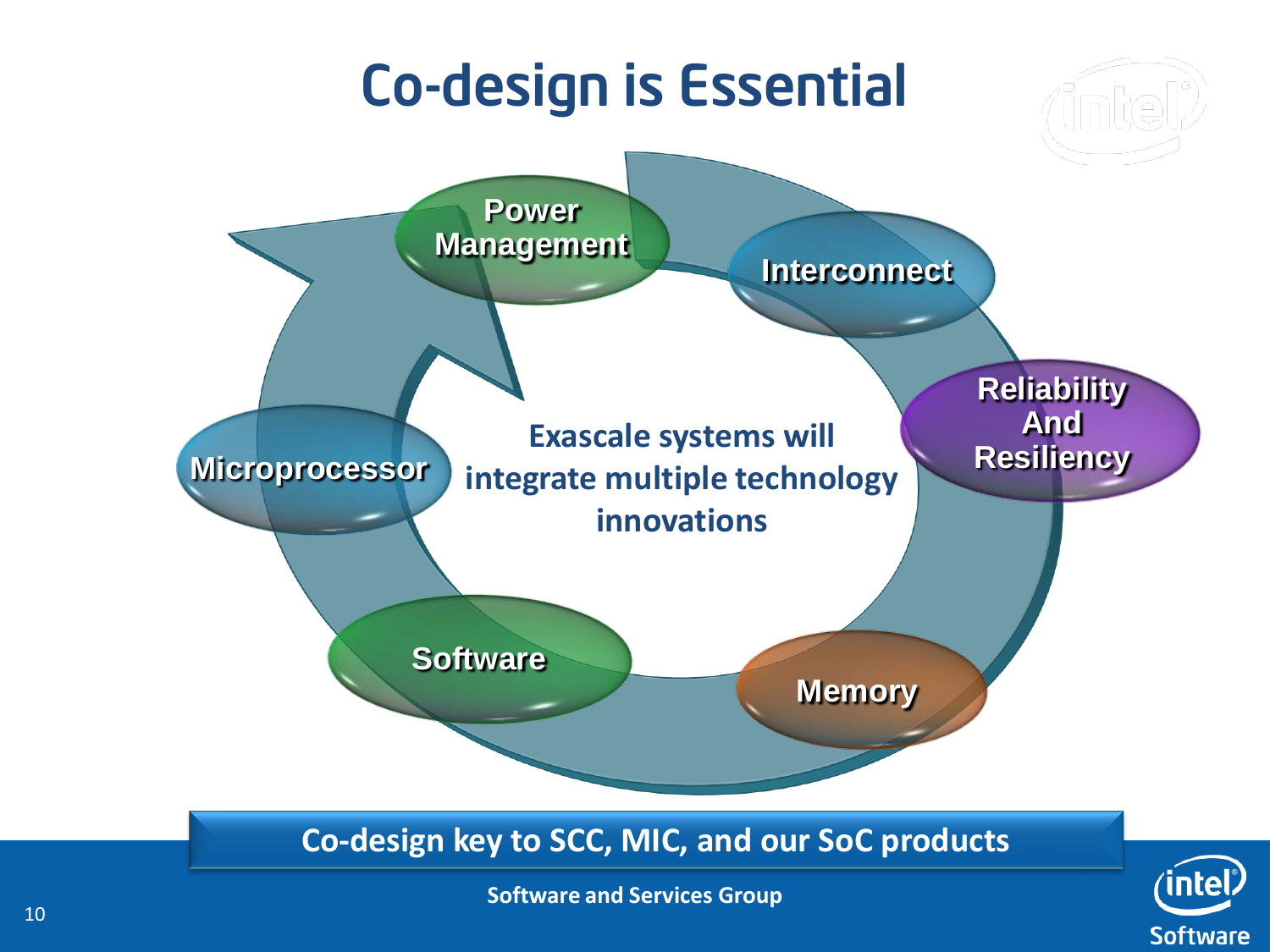## Working with the Open Source Community

- Intel contributes substantially to OSS
	- Linux kernel, GNU tool chain, …
- Intel's products focus on developer tools
	- Compilers, MKL, MPI, correctness and performance tools, …
- The OS, libraries, and runtime environment, programming models, other languages and tools, execution frameworks, resource managers, parallel file systems, &etc are all driven by or provided by vendors and the community
- Getting to exascale will provide substantial challenges
	- New approaches will likely be required

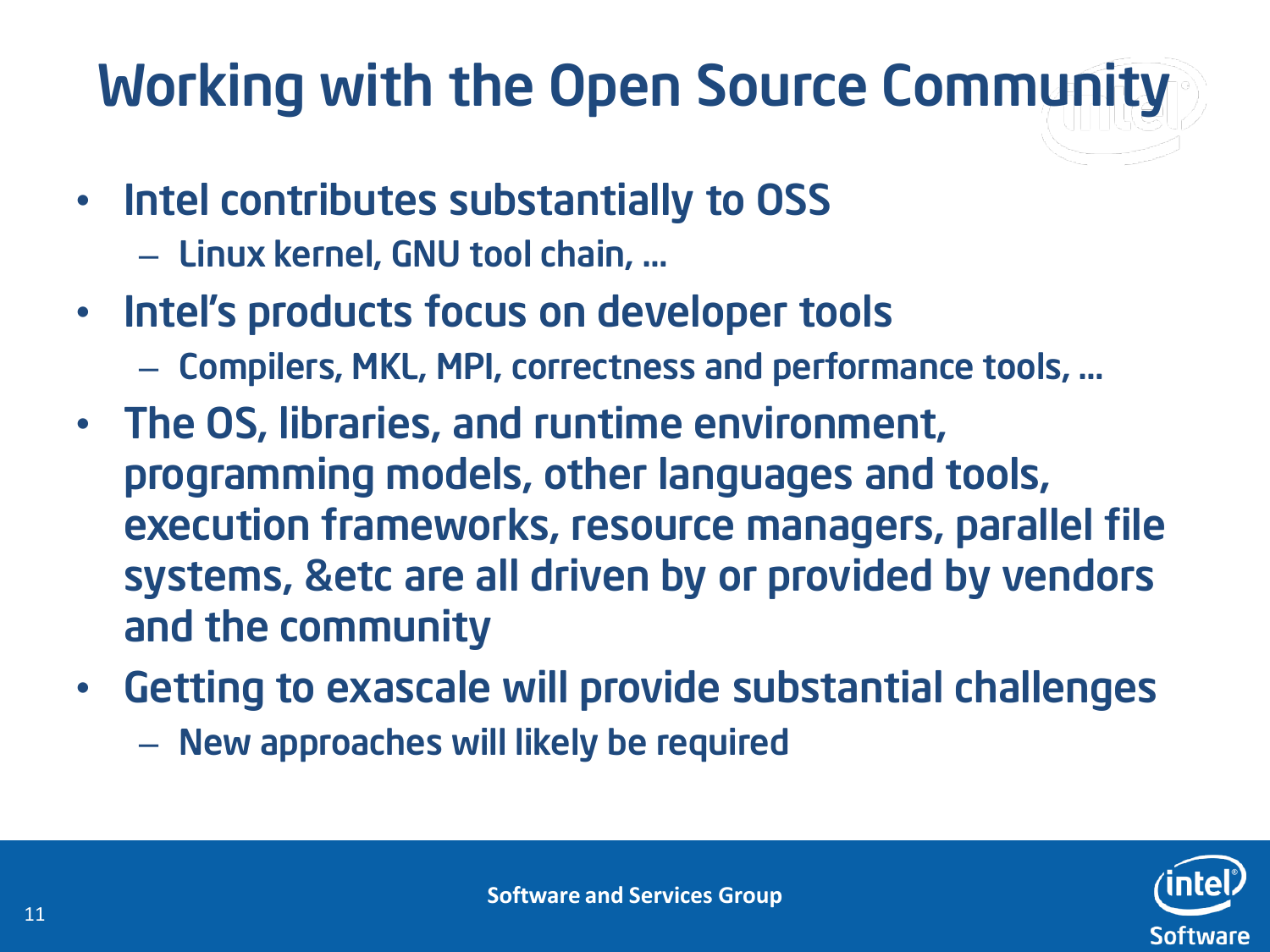



**Software and Services Group**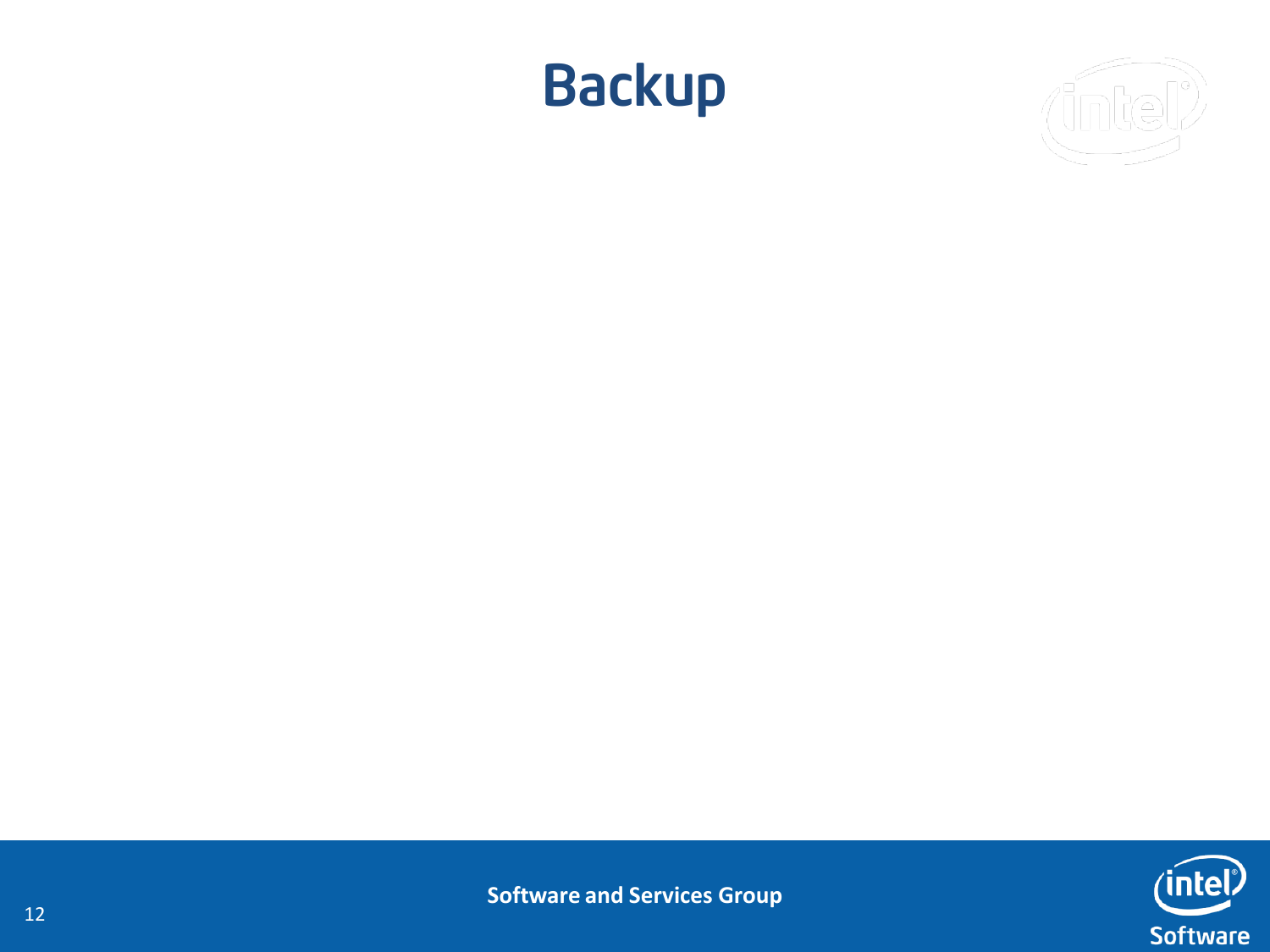## OSS Contributors

- Intel employs a large number of OSS maintainers and contributors
	- Kristen Carlson Accardi
	- H Peter Anvin
	- Len Brown
	- Alan Cox
	- Dirk Hohndel
	- Andi Kleen
	- Auke Kok
	- HJ Lu
	- Tony Luck
	- Venki Pallipadi
	- Inaki Perez-Gonzalez
	- Arjan van de Ven
	- Matthew Wilcox
	- David Woodhouse
	- and many more…
- In Linux 2.6 kernels, as of Oct 13, 2010:
	- 11,048 patch sets by 258 Intel authors